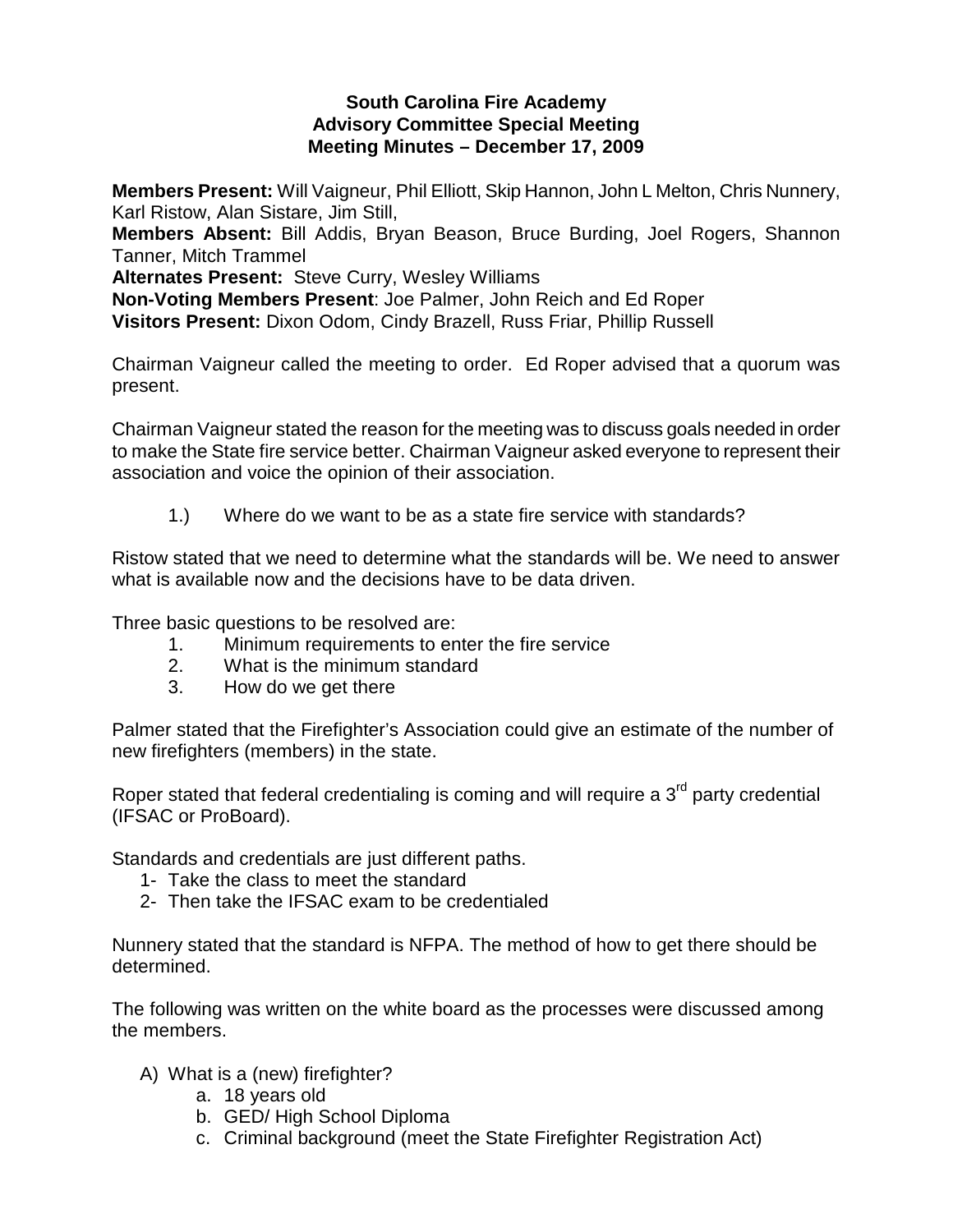- d. OSHA physical fitness requirements
- e. Meet NFPA 1001
- B) What standards are required for minimum training?
	- a. For firefighters -- NFPA 1001
	- b. For Fire Officers NFPA 1021

Chris Nunnery made the following motion:

# *All firefighters should meet NFPA 1001 as a minimum training standard with the OSHA physical being the minimum for physical requirements.*

The motion was seconded by Karl Ristow.

Discussion: This would only be new firefighters entering the fire service. Current firefighters will have to be grandfathered.

A roll call vote was taken by Secretary Roper and the results were as follows:

| <b>Steve Curry</b>   | (Professional FF)       | Yea |
|----------------------|-------------------------|-----|
| <b>Phil Elliott</b>  | (Fire Marshal Assoc.)   | Yea |
| <b>Skip Hannon</b>   | (Instructors Society)   | Yea |
| John L Melton        | (Fire School Committee) | Yea |
| <b>Chris Nunnery</b> | (Fire School Committee) | Yea |
| <b>Karl Ristow</b>   | (Higher Education)      | Nay |
| Alan Sistare         | (Fire Chiefs Assoc.)    | Nay |
| Jim Still            | (Fire School Committee) | Nay |
|                      |                         |     |

The final vote was 5 in favor of the motion and 3 opposed. The motion passed.

Karl Ristow made the following motion:

# *All fire officers should meet NFPA 1021 as a minimum training standard with the OSHA physical being the minimum for physical requirements.*

The motion was seconded by Steve Curry.

Discussion: There was concern with the path to get here and how it effects smaller volunteer departments.

Karl Ristow amended his motion as follows:

### *All fire officers should meet NFPA 1021 as a minimum training standard with the OSHA physical being the minimum for physical requirements, with provisions included for grandfathering or equivalents.*

Steve Curry, who had seconded the original motion, accepted the amendment.

A roll call vote was taken by Secretary Roper and the results were as follows: